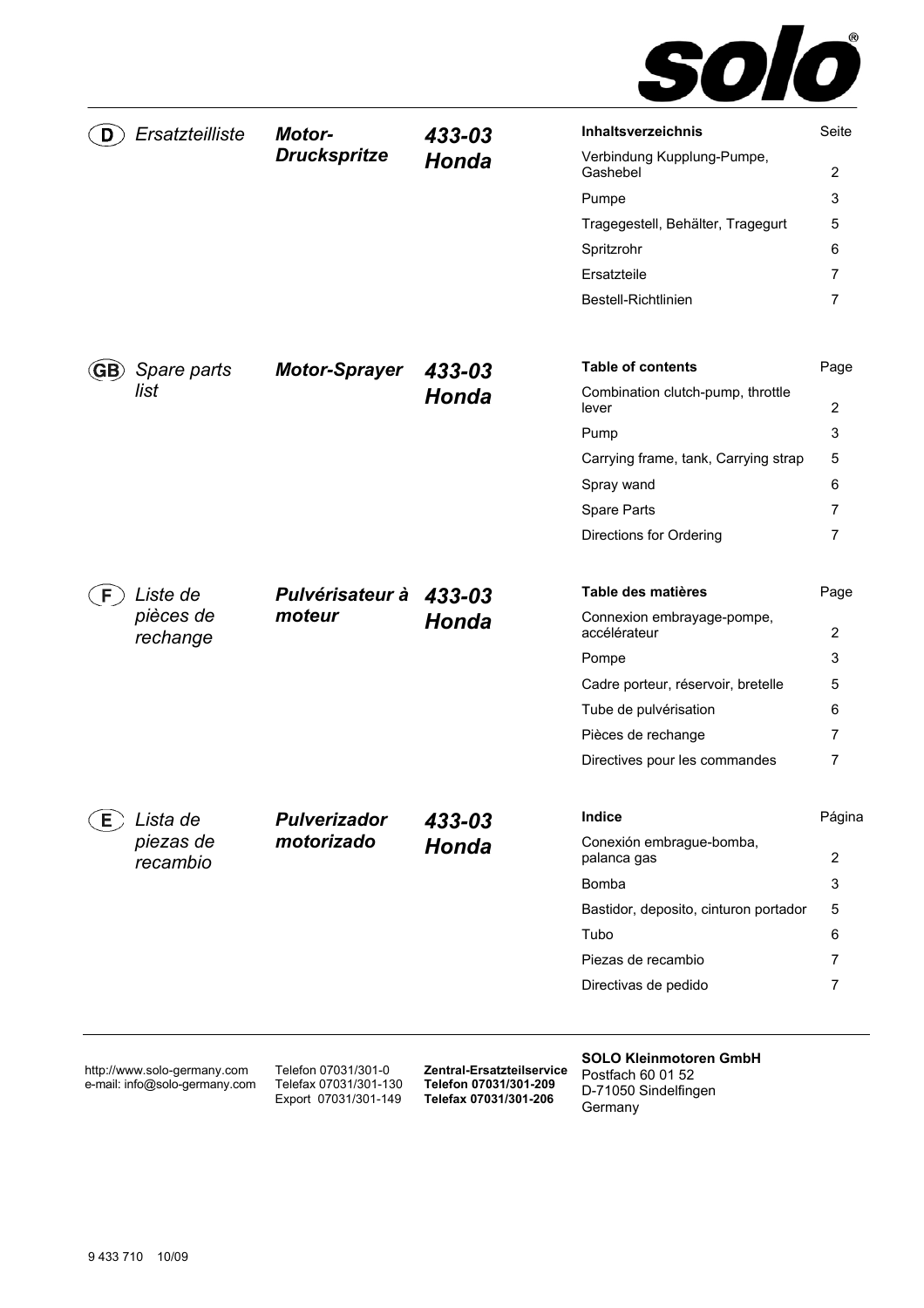

| Bild-Nr.             | Bestell-Nr.             | Menge                      | <b>Adaption</b>      | <b>Combination</b>    | <b>Connexion</b>      | Conexión embrague-  |
|----------------------|-------------------------|----------------------------|----------------------|-----------------------|-----------------------|---------------------|
| Pos.-No.<br>Pos.-No. | Order-No.<br>No. de Cde | Quantity<br><b>Nombres</b> | Kupplung-Pumpe,      | clutch-pump,          | embrayage-pompe,      | bomba, palanca gas  |
| Pos.-No.             | Ref.-Nr.                | Cantidad                   | Gashebel             | <b>Throttle lever</b> | accélérateur          |                     |
|                      | 76 926 039              |                            | Kupplungsglocke      | Clutch drum           | Cloche embrayage      | Campana de embrague |
| 3                    | 76 926 026              | 1                          | Deckel, Getriebe     | Gear box              | Engrenage             | Engranaje           |
| 4                    | 00 10 123               | 4                          | Schraube             | Screw                 | Vis                   | Tornillo            |
| 5                    | 76 959 035              | 3                          | Kugellager           | Bearing               | Roulement a billes    | Cojinete de bolas   |
| 6                    | 76 959 031              |                            | Getriebewelle        | Shaft of smaller gear | Arbre de transmission | Arbol               |
| $\overline{7}$       | 76 959 027              |                            | Deckel, Getriebe     | Gear box cover        | Couvercle             | Tapa                |
| 8                    | 06 926 018              |                            | Gummielement         | Shake-proof Plug      | Bouchon               | Tapon               |
| $\boldsymbol{9}$     | 76 959 205              | $\overline{2}$             | Schraube             | Screw                 | Vis                   | Tornillo            |
| 10                   | 76 959 204              | $\overline{2}$             | Schraube             | Screw                 | Vis                   | Tornillo            |
| 11                   | 76 959 028              |                            | Getriebewelle        | Shaft of bigger gear  | Arbre de transmission | Arbol               |
| $\overline{12}$      | 76 959 034              |                            | Kugellager           | Bearing               | Roulement a billes    | Cojinete de bolas   |
| $\overline{13}$      | 76 959 037              |                            | Welle                | Shaft, eccentric      | Arbre                 | Arbol               |
| 14                   | 76 959 033              |                            | Kugellager           | Bearing               | Roulement a billes    | Cojinete de bolas   |
| 15                   | 76 959 2161             | 3                          | Scheibe              | Washer                | Rondelle              | Arandela            |
| 17                   | 76 926 016              |                            | <b>Schalter Stop</b> | Stop switch           | Interrupteur          | Interruptor         |
| 18                   | 76 959 214              | 4                          | <b>Mutter</b>        | Nut                   | Ecrou                 | Tuerca              |
| 19                   | 76 959 216              | $\overline{12}$            | Federscheibe         | Spring washer         | Rondelle              | Arandela            |
| $\overline{20}$      | 76 926 014              |                            | Hebelaufnahme        | Lever seat            | Siege de levier       | Asiento             |
| $\overline{21}$      | 06 926 014              |                            | Hebel                | Lever                 | Levier                | Palanca             |
| $\overline{22}$      | 76 959 210              | $\overline{2}$             | Schraube             | Screw                 | Vis                   | Tornillo            |
| $\overline{23}$      | 76 959 2121             | $\overline{2}$             | Schraube             | Screw                 | Vis                   | Tornillo            |
| $\overline{24}$      | 77 926 015              |                            | Gaszug               | Throttle cable        | Cable Bowden          | Cable Bowden        |
| 25                   | 76 926 021              |                            | Verstellmutter       | Adjuster-Nut          | Réglage-Ecrou         | Regulación-Tuerca   |
| 26                   | 76 959 2111             |                            | Schraube             | Screw                 | Vis                   | Tornillo            |
| $\overline{27}$      | 00 11 105               | 1                          | Verstellschraube     | Adjust screw          | Vis                   | Tornillo            |
| 28                   | 00 20 116               | $\overline{2}$             | Mutter               | Nut                   | Ecrou                 | Tuerca              |
| 29                   | 00 66 455               | 1                          | Kabelband            | Cable band            | Frein de câble        | Cinta               |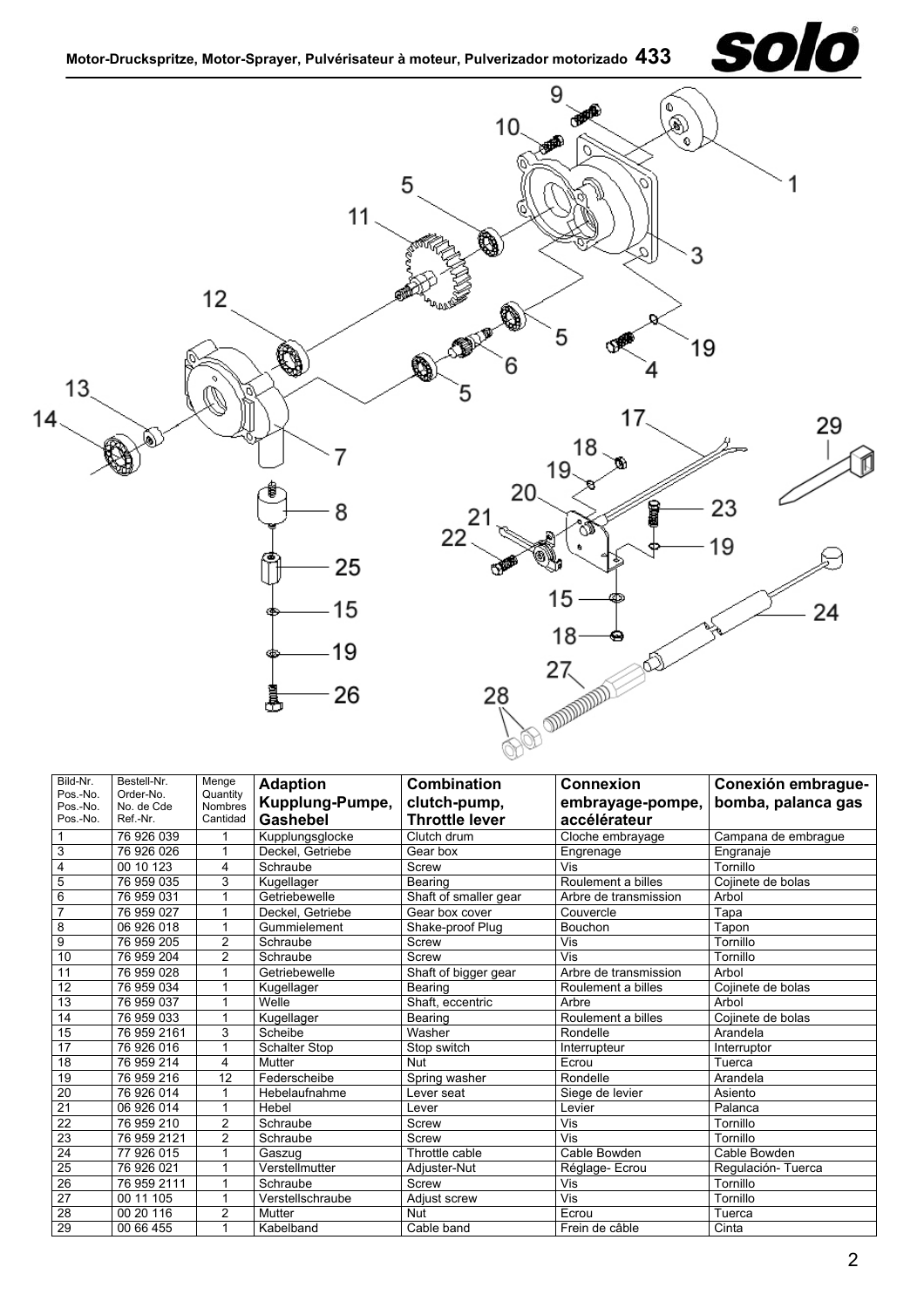

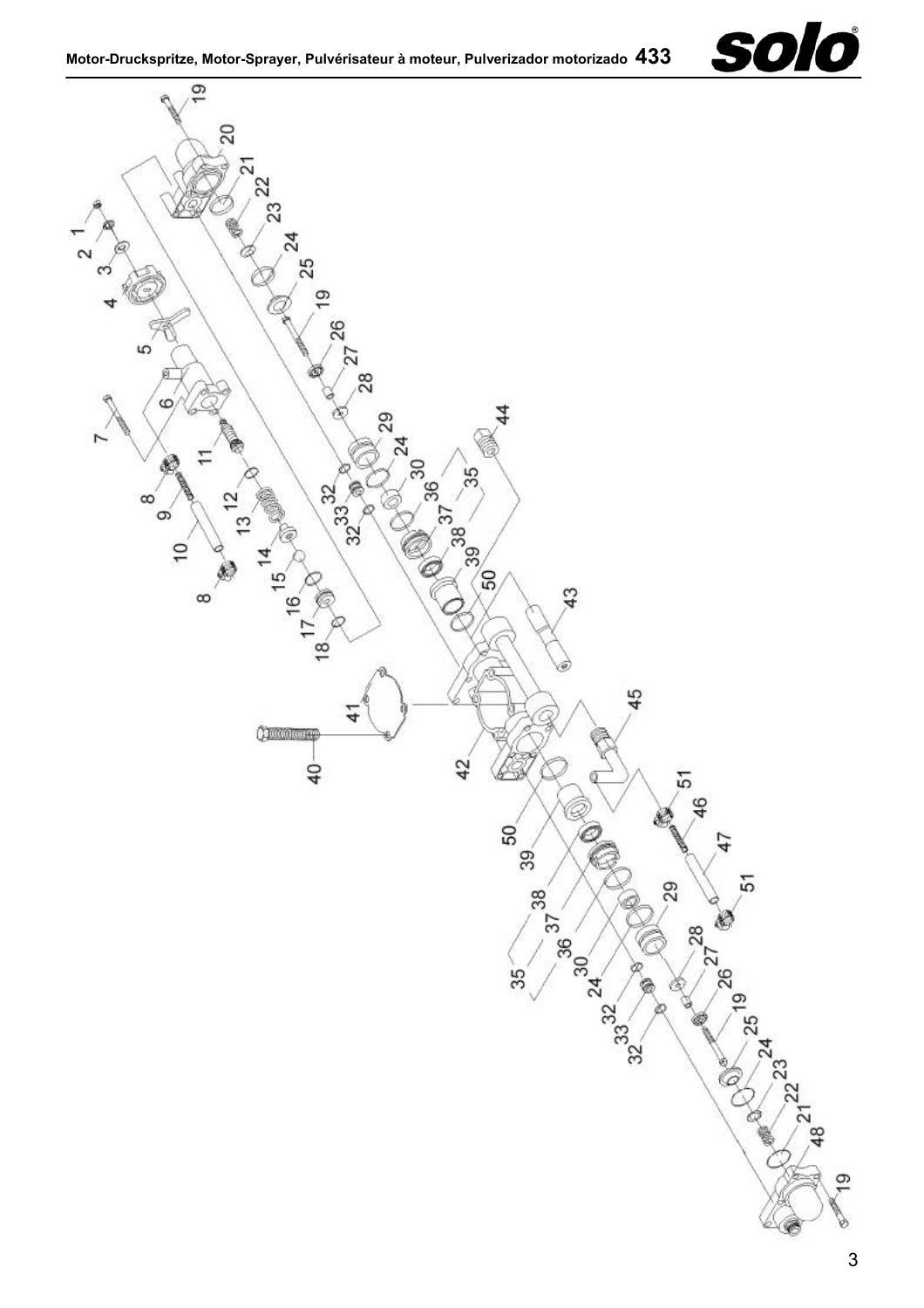

| Bild-Nr.             | Bestell-Nr.            | Menge               | <b>Pumpe</b>      | <b>Pump</b>              | Pompe                     | <b>Bomba</b>       |
|----------------------|------------------------|---------------------|-------------------|--------------------------|---------------------------|--------------------|
| Pos.-No.             | Order-No.              | Quantity            |                   |                          |                           |                    |
| Pos.-No.<br>Pos.-No. | No. de Cde<br>Ref.-Nr. | Nombres<br>Cantidad |                   |                          |                           |                    |
| 1                    | 76 959 2151            | 1                   | Mutter            | <b>Nut</b>               | Ecrou                     | Tuerca             |
| $\overline{c}$       | 76 959 216             | $\mathbf{1}$        | Federscheibe      | Spring washer            | Rondelle                  | Arandela           |
| 3                    | 76 959 217             | $\mathbf{1}$        | Scheibe           | Washer M6 x 16 mm        | Rondelle                  | Arandela           |
| $\overline{4}$       | 76 959 066             | $\mathbf{1}$        | Justierdeckel     | Adjusting pan            | Couvercle                 | Tapa               |
| 5                    | 76 959 067             | $\mathbf{1}$        | Mutter. ÜW        | Fly nut                  | Ecrou                     | Tuerca             |
| 6                    | 76 959 057             | $\mathbf{1}$        | Flanschgehäuse    | Overflow body            | Carter                    | Carter             |
| $\overline{7}$       | 76 959 203             | 4                   | Schraube          | Screw M5 x 50 mm         | $\overline{\mathsf{Vis}}$ | Tornillo           |
| 8                    | 76 926 024             | $\overline{2}$      | Schlauchschelle   | 5/8 Clamp hose           | Collier                   | Abrazadera         |
| 9                    | 76 959 025             | 1                   | Feder             | Spring overflow          | Ressort                   | Resorte            |
| 10                   | 76 959 024             | $\mathbf{1}$        | Schlauch          | Overflow hose            | Tube                      | Tubo               |
| 11                   | 76 959 065             | 1                   | Verstellschraube  | Regulating screw         | Vis reglable              | Tornillo           |
| 12                   | 77 959 065             | 1                   | O-Rina            | O-ring $9 \times 2$ mm   | Joint torique             | Anillo             |
| 13                   | 76 959 062             | $\mathbf{1}$        | Feder             | Spring                   | Ressort                   | Resorte            |
| 14                   | 76 959 061             | $\mathbf{1}$        | Scheibe           | Under metal              | Rondelle                  | Arandela           |
| 15                   | 76 959 060             | 1                   | Kugel             | Stainless ball           | <b>Boule</b>              | Bola               |
| 16                   | 76 959 058             | 1                   | O-Ring            | O-ring 13 x 2,5          | Joint torique             | Anillo             |
| 17                   | 76 959 059             | 1                   | Sitz              | Seat, overflow valve     | Siege                     | Asiento            |
| 18                   | 76 959 077             | 1                   | O-Ring            | O-ring $10 \times 3$ mm  | Joint torique             | Anillo             |
| 19                   | 76 959 210             | 12                  | Schraube M5 x 28L | Screw M5 x 28 mm         | Vis                       | Tornillo           |
| $\overline{20}$      | 76 959 049             | $\mathbf{1}$        | Abdeckung         | Overflow metal           | Couvercle                 | Tapa               |
| 21                   | 76 959 094             | $\overline{c}$      | O-Ring            | O-ring 30 x 2,5 mm       | Joint torique             | Anillo             |
| 22                   | 76 959 044             | $\overline{c}$      | Ventilfeder       | Spring valve             | Ressort                   | Resorte            |
| 23                   | 76 959 042             | $\overline{2}$      | Stopfen           | Stopper<br>Bouchon       |                           | Tapon              |
| 24                   | 76 959 040             | 4                   | O-Ring            | O-ring 22 x 2 mm         | Joint torique             | Anillo             |
| 25                   | 76 959 041             | $\overline{c}$      | Ventilsitz        | Valve seat               | Siege de soupape          | Asiento de valvula |
| 26                   | 76 959 088             | $\overline{c}$      | Dichtung          | Water seal box (hole)    | Joint                     | Junta              |
| 27                   | 76 959 045             | $\overline{c}$      | <b>Buchse</b>     | Tube, screw bush         | Douille                   | Casquillo          |
| 28                   | 76 959 087             | 2                   | Dichtung          | Water seal box           | Joint                     | Junta              |
| 29                   | 76 959 051             | $\overline{c}$      | Buchse, Zyl.      | Cylinder bushing         | Douille, Cyl.             | Casquillo          |
| $\overline{30}$      | 76 959 093             | 2                   | Hochdrucksitz     | High pressure water seal | Siege                     | Asiento            |
| 32                   | 76 959 076             | 4                   | O-Ring            | O-ring $8 \times 2$ mm   | Joint torique             | Anillo             |
| 33                   | 76 959 056             | $\overline{2}$      | Anschlussrohr     | Connecting pipe          | Tube de connection        | Tubo 66            |
| $\overline{35}$      | 76 959 4950            | $\overline{2}$      | <b>Sitz</b>       | Water seal seat assy     | Siege                     | Asiento            |
|                      |                        |                     | enth. (-> 35 - 38 | incl. (-> 35 - 38        | y inclus: (-> 35 - 38     | incl. (-> 35 - 38  |
| 36                   | 76 959 096             | $\overline{2}$      | O-Ring            | O-ring 24,5 x 2 mm       | Joint torique             | Anillo             |
| $\overline{37}$      | 76 959 095             | $\overline{2}$      | Sitz              | Seat, water seal         | Siege                     | Asiento            |
| 38                   | 76 959 092             | 2                   | Dichtung<-)       | Water seal <-)           | Joint<-)                  | Junta $\leq$ -)    |
| 39                   | 76 959 048             | $\overline{c}$      | <b>Buchse</b>     | <b>Plunger bushing</b>   | Douille                   | Casquillo          |
| 40                   | 76 959 206             | 4                   | Schraube          | Screw M6 x 50 mm         | Vis                       | Tornillo           |
| 41                   | 76 959 047             | $\mathbf{1}$        | Abdeckung         | Cover, anti-dust         | Couvercle                 | Cubierta           |
| 42                   | 76 959 046             | $\mathbf{1}$        | Zvlinder          | Cylinder                 | Cvlindre                  | Cilindro           |
| 43                   | 76 959 052             | $\mathbf{1}$        | Stössel           | Plunger                  | Poussoir                  | Aguja              |
| 44                   | 76 959 054             | $\mathbf{1}$        | Stopfen           | Plug                     | Bouchon                   | Tapon              |
| 45                   | 76 959 053             | 1                   | Ansaugschlauch    | Suction joint            | Tube                      | Tubo               |
| 46                   | 76 433 023             | $\mathbf{1}$        | Feder             | Suction spring           | Ressort                   | Resorte            |
| 47                   | 76 959 022             | 1                   | Ansaugschlauch    | Suction hose             | Tube                      | Tubo               |
| 48                   | 76 959 050             | $\mathbf{1}$        | Abdeckung         | Discharge metal          | Couvercle                 | Tapa               |
| 50                   | 76 27 076              | $\overline{c}$      | O-Ring 16*2       | O-ring                   | Joint torique             | Anillo             |
| 51                   | 76 926 024             | $\overline{2}$      | Schlauchschelle   | Clamp                    | Collier                   | Abrazadera         |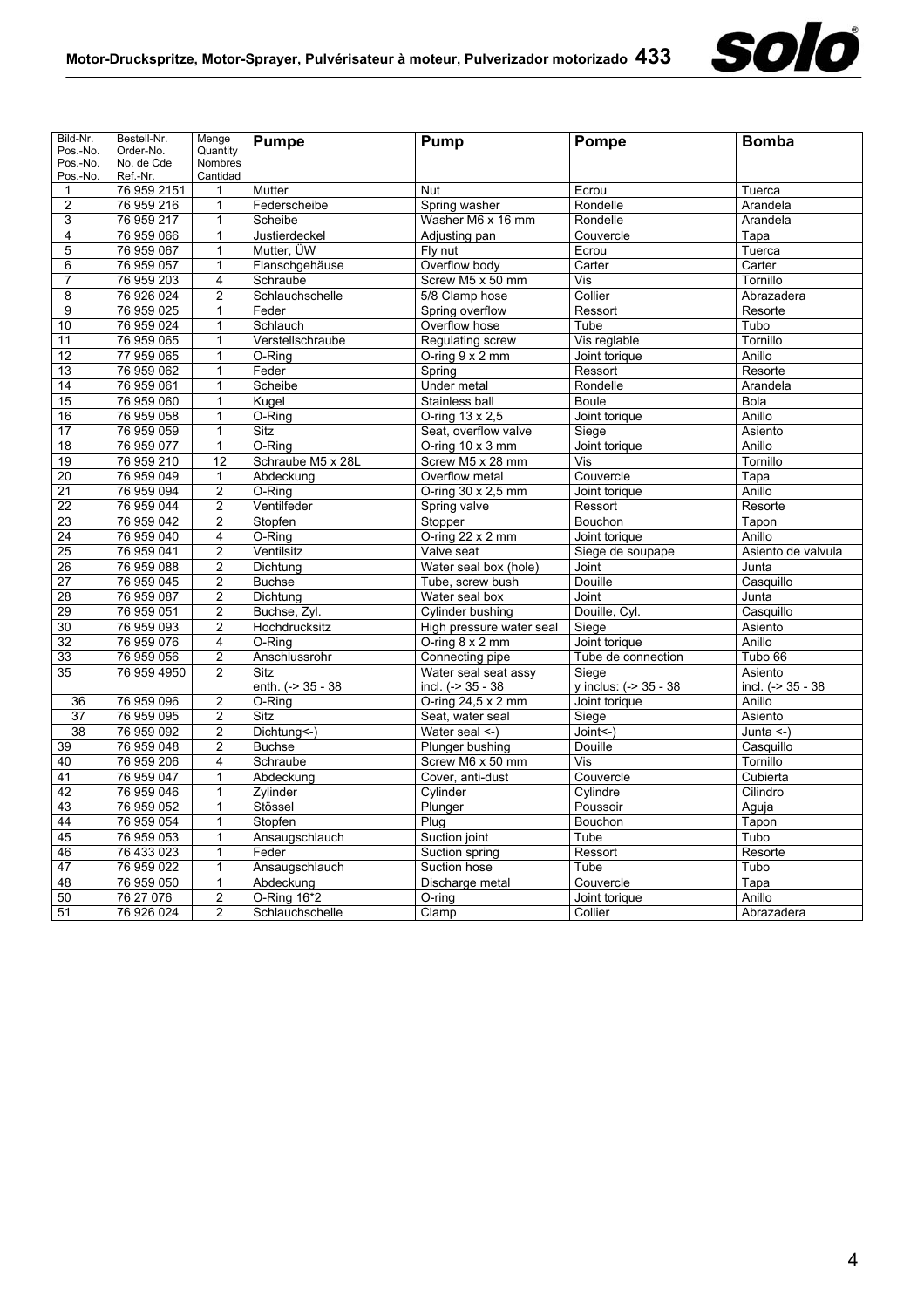





| Bild-Nr.<br>Pos.-No.<br>Pos.-No.<br>Pos.-No. | Bestell-Nr.<br>Order-No.<br>No. de Cde<br>Ref.-Nr. | Menge<br>Quantity<br><b>Nombres</b><br>Cantidad | Tragegestell, Behälter,<br><b>Tragegurt</b> | Carrying frame,<br>tank, Carrying<br>strap | Cadre porteur,<br>réservoir,<br>bretelle | Bastidor, deposito,<br>cinturon portador |
|----------------------------------------------|----------------------------------------------------|-------------------------------------------------|---------------------------------------------|--------------------------------------------|------------------------------------------|------------------------------------------|
| $\mathbf{1}$                                 | 76 926 004                                         |                                                 | Scheibe                                     | Washer                                     | Rondelle                                 | Arandela                                 |
| $\overline{2}$                               | 76 926 003                                         | 1                                               | Schutzkappe                                 | Cowl                                       | Capuchon                                 | Caperuza                                 |
| $\mathsf 3$                                  | 76 926 002                                         | 1                                               | Tankdeckel                                  | Tank hood                                  | Couvercle réservoir                      | Tapa de deposito                         |
| $\overline{\mathbf{4}}$                      | 76 926 005                                         | 1                                               | Dichtung Tankdeckel                         | Seal. tank hood                            | Joint                                    | Junta                                    |
| 5                                            | 76 926 006                                         | 1                                               | Einfüllkorb                                 | Sieve filling                              | Etonnoir                                 | Cesta de relleno                         |
| 6                                            | 76 968 001                                         | 1                                               | <b>Behälter</b>                             | Water tank                                 | Réservoir                                | Deposito                                 |
| $\overline{7}$                               | 76 926 009                                         | $\overline{2}$                                  | Tragegurt                                   | <b>Back belt</b>                           | <b>Bretelle</b>                          | Cinturon portador                        |
| 8                                            | 76 926 008                                         | 1                                               | Dichtung                                    | Gasket, plug drain                         | Joint                                    | Junta                                    |
| 9                                            | 76 926 007                                         |                                                 | Verschlusstopfen                            | Drain cup                                  | Bouchon                                  | Tapon                                    |
| 10                                           | 76 959 217                                         | 8                                               | Scheibe                                     | Washer                                     | Rondelle                                 | Arandela                                 |
| 11                                           | 76 959 010                                         | 6                                               | Schraube                                    | Screw                                      | Vis                                      | Tornillo                                 |
| 12                                           | 76 968 013                                         | $\overline{2}$                                  | <b>Strebe</b>                               | <b>Bracket</b>                             | Tirant                                   | Tirante                                  |
| 13                                           | 76 926 018                                         | 3                                               | Stopfen                                     | Shake-proof plug                           | Bouchon                                  | Tapon                                    |
| $\overline{14}$                              | 76 968 019                                         | $\mathbf 1$                                     | Rückenplatte                                | Chair seat                                 | Plaque                                   | Chapa                                    |
| 15                                           | 76 959 215                                         | 3                                               | Mutter                                      | Anti-loose nut                             | Ecrou                                    | Tuerca                                   |
| 16                                           | 76 959 219                                         | 8                                               | Schraube                                    | Screw                                      | Vis                                      | Tornillo                                 |
| $\overline{17}$                              | 76 926 025                                         | 1                                               | Rückenkissen                                | Pad cushion                                | Coussin dorsal                           | Almohadilla                              |
| $\overline{18}$                              | 76 959 224                                         | 4                                               | Formscheibe                                 | Washer                                     | Joint                                    | Junta                                    |
| 19                                           | 00 28 121                                          | 6                                               | Flügel-Mutter                               | Hex. Nut                                   | Ecrou crante                             | Tuerca                                   |
| 20                                           | 77 959 010                                         | 6                                               | O-Ring                                      | O-ring                                     | Joint torique                            | Anillo                                   |
| $\overline{21}$                              | 77 959 004                                         | 1                                               | $O-Ring$                                    | O-ring                                     | Joint torique                            | Anillo                                   |
| $\overline{22}$                              | 76 959 2141                                        | 6                                               | Mutter                                      | Nut                                        | Ecrou                                    | Tuerca                                   |
| $\overline{23}$                              | 76 959 2161                                        | $\overline{12}$                                 | Scheibe                                     | Washer                                     | Joint                                    | Junta                                    |
| $\overline{24}$                              | 76 968 019                                         | 1                                               | Motor-Befestigung                           | Base plate                                 | Plaque de base                           | Chapa                                    |
| 25                                           | 76 959 209                                         | 3                                               | Scheibe                                     | Washer                                     | Joint                                    | Junta                                    |
| 26                                           | 76 959 208                                         | 1                                               | Schraube                                    | Screw                                      | Vis                                      | Tornillo                                 |
| $\overline{27}$                              | 77 926 016                                         | 1                                               | Massekabel                                  | Ground cable                               | Câble de masse                           | Cable de masa                            |
| $\overline{28}$                              | 76 968 002                                         | 1                                               | Spritzrohrhalter                            | Tube support                               | Support de tube                          | Soporte                                  |
| 29                                           | 00 18 193                                          | $\overline{c}$                                  | Schraube                                    | Screw                                      | Vis                                      | Tornillo                                 |
| 30                                           | 00 68 619                                          | 1                                               | <b>SKS 5x Warnhinweis</b>                   | Decal                                      | Autocollant                              | Adhesivo                                 |
| 31                                           | 00 68 621                                          | 1                                               | <b>SKS Warnhinweis Atemschutz</b>           | Decal                                      | Autocollant                              | Adhesivo                                 |
| 32                                           | 00 68 425                                          |                                                 | SKS Warnhinweis Feuergef. Stoffe            | Decal                                      | Autocollant                              | Adhesivo                                 |
| 33                                           | 00 68 429                                          | 1                                               | <b>SKS Warnhinweis Abstand</b>              | Decal                                      | Autocollant                              | Adhesivo                                 |
| 34                                           | 00 68 239                                          | 1                                               | <b>SKS Inhaltstoffe</b>                     | Decal                                      | Autocollant                              | Adhesivo                                 |
|                                              |                                                    |                                                 |                                             |                                            |                                          | 5                                        |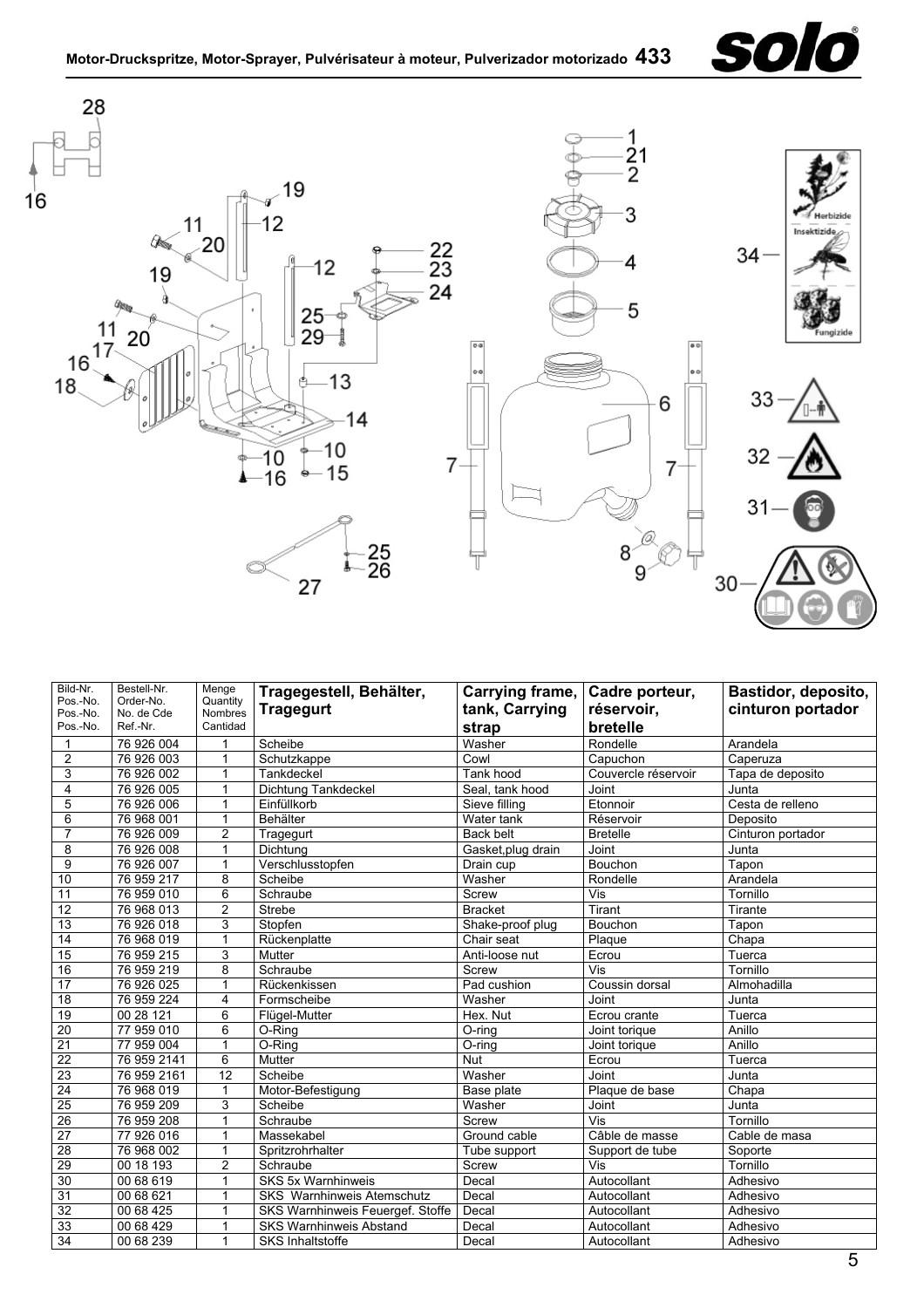



| Bild-Nr.<br>Pos.-No.<br>Pos.-No.<br>Pos.-No. | Bestell-Nr.<br>Order-No.<br>No. de Cde<br>Ref.-Nr. | Menge<br>Quantity<br><b>Nombres</b><br>Cantidad | Spritzrohr                            | <b>Spray wand</b>                           | Tube de<br>pulvérisation              | <b>Tubo</b>                        |
|----------------------------------------------|----------------------------------------------------|-------------------------------------------------|---------------------------------------|---------------------------------------------|---------------------------------------|------------------------------------|
|                                              | 76 926 068                                         |                                                 | Hochdruckschlauch                     | High pressure spraying<br>Hose              | Tube haute pression                   | Tubo alto presion                  |
| 2                                            | 76 926 085                                         |                                                 | Schlauchverbindung<br>enth. $(-2, 3)$ | Twirl Joint<br>incl. $(-2, 3)$              | Connection<br>y inclus: $(-2, 3)$     | Conexion<br>incl. $(-2, 3)$        |
| 3                                            | 76 92636901                                        |                                                 | $O-Rinq <$ )                          | $O$ -ring $\leq$ -)                         | Joint torique <-)                     | Anillo $\leq$ )                    |
| 4                                            | 06 10 589                                          |                                                 | Griff<br>enth. $(-> 4 - 6)$           | Handle grip<br>incl. $(->4-6$               | Poignee<br>v inclus: $(-24 - 6$       | Empunadura<br>incl. $(->4-6$       |
| 6                                            | 76 926 0700                                        |                                                 | Dichtung $\leq$ -)                    | Gasket <-)                                  | Joint $\leq$ )                        | Junta $\leq$ )                     |
|                                              | 76 926 069                                         |                                                 | Manometer                             | Pressure Gauge                              | Manometre                             | Manometro                          |
| 8                                            | 76 433 070                                         |                                                 | Spritzrohr                            | Spraying pipe                               | Tuyau pulverisateur                   | Tubo pulverizacion                 |
| 9                                            | 49 00 182                                          |                                                 | Doppeldüse<br>enth. $(-59 - 13)$      | Y-shape Nozzle Assembly<br>incl. (-> 9 - 13 | Buse double<br>y inclus: $(-59 - 13)$ | Tobera doble<br>incl. $(-59 - 13)$ |
| 10                                           | 76 120 0506                                        |                                                 | Doppeldüse                            | Y-shape Nozzle body                         | Buse double                           | Tobera doble                       |
| 11                                           | 76 120 0502                                        | $\overline{2}$                                  | Düsenfilter                           | Nozzle filter with Gasket                   | Filtre de buse                        | Filtro de tobera                   |
| 12                                           | 76 120 0503                                        | $\overline{2}$                                  | Düsenplatte                           | Nozzle plate                                | Plaque de buse                        | Placa de tobera                    |
| 13                                           | 76 120 0505                                        | $\overline{2}$                                  | Mutter, UW<-)                         | Cover Nozzle plate <-)                      | $E$ crou $\leq$ -)                    | Tobera doble <-)                   |
| 14                                           | 76 926 086                                         |                                                 | Dichtung                              | Gasket.                                     | Joint                                 | Junta                              |
| 15                                           | 76 926 0701                                        |                                                 | Dichtung                              | Gasket.                                     | Joint                                 | Junta                              |